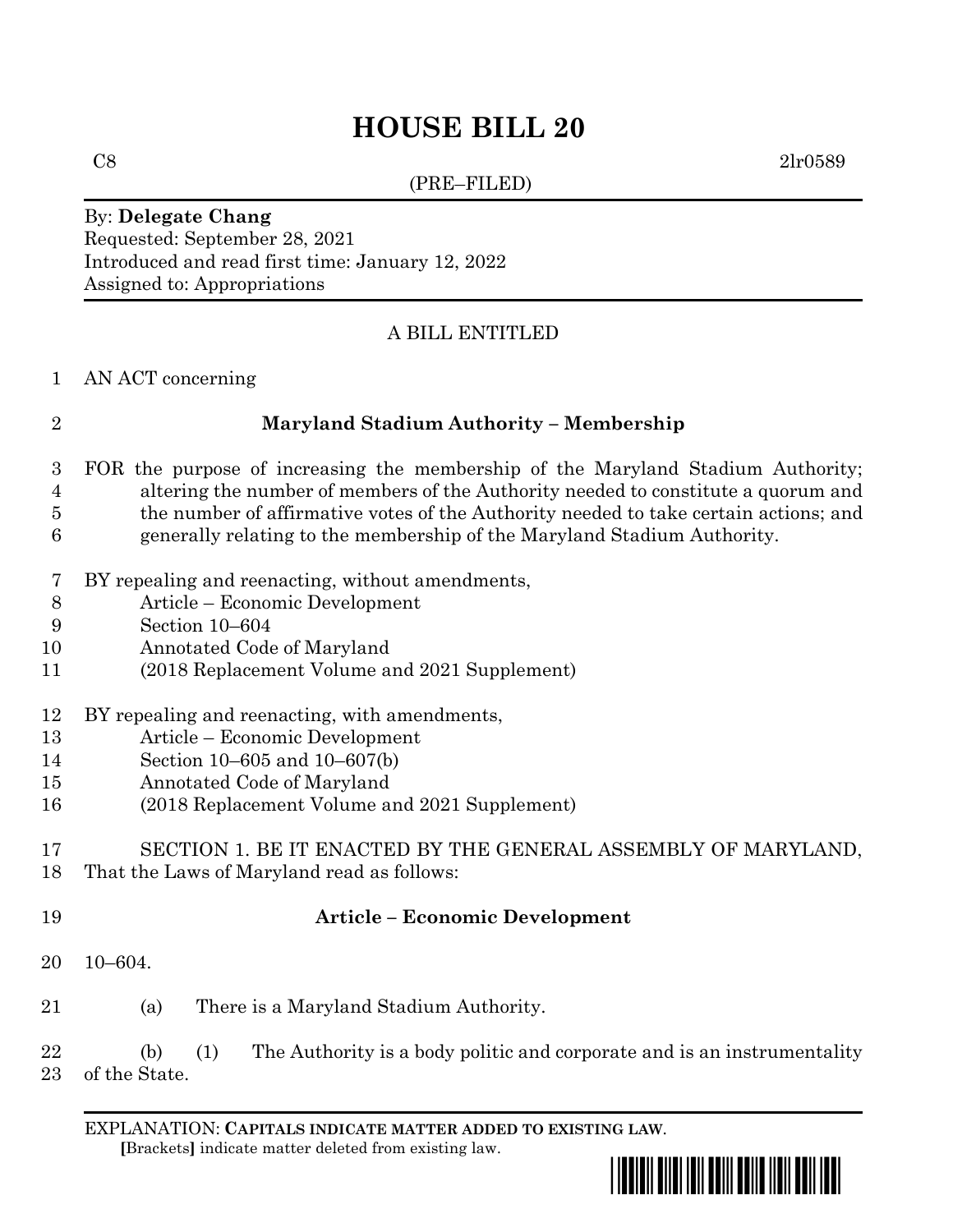#### **HOUSE BILL 20**

 (2) The Authority is an independent unit in the Executive Branch of State government.

 (3) The exercise by the Authority of its powers under this subtitle is an essential governmental function.

 (c) The Authority is a public body under Title 5, Subtitle 4 of this article, the Maryland Industrial Development Financing Authority Act, for purposes of applying for, receiving, and making agreements in connection with:

- (1) a loan;
- (2) a grant;
- (3) insurance; or
- (4) any other form of financial assistance.
- 10–605.
- (a) (1) The Authority consists of the following **[**seven**] NINE** members:
- (i) six members appointed by the Governor, with the advice and consent of the Senate; **[**and**]**
- **(II) ONE MEMBER APPOINTED BY THE PRESIDENT OF THE SENATE;**
- **(III) ONE MEMBER APPOINTED BY THE SPEAKER OF THE HOUSE OF DELEGATES; AND**
- **[**(ii)**] (IV)** one member appointed by the Mayor of Baltimore City, with the advice and consent of the Senate.
- (2) In making appointments, the Governor shall ensure that the geographic areas of the State are represented.
- (b) (1) The term of a member is 4 years.

 (2) The terms of members are staggered as required by the terms provided for members on October 1, 2008.

 (3) At the end of a term, a member continues to serve until a successor is appointed and qualifies.